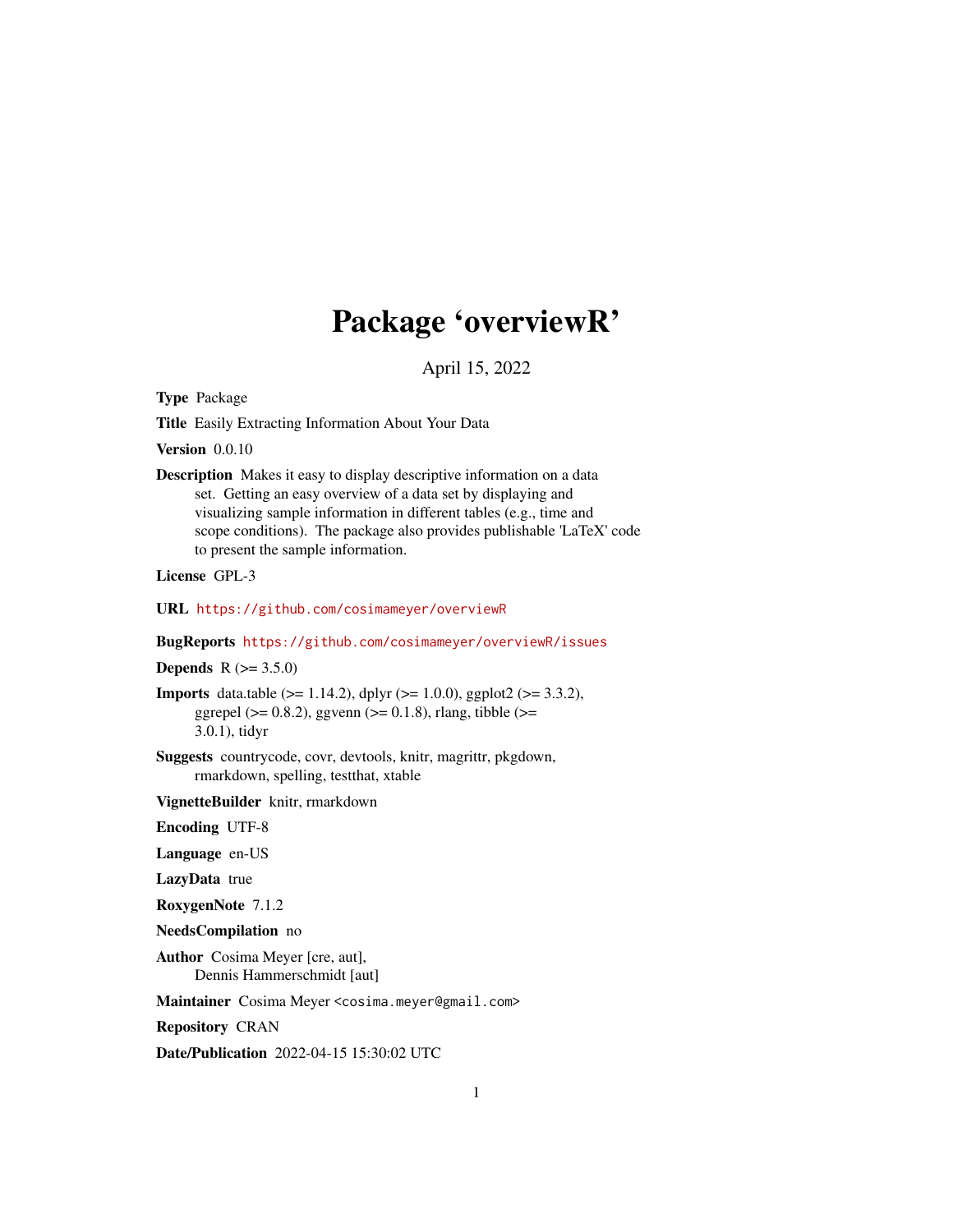## <span id="page-1-0"></span>R topics documented:

| Index |                                                                                                                     | 19                        |
|-------|---------------------------------------------------------------------------------------------------------------------|---------------------------|
|       |                                                                                                                     |                           |
|       |                                                                                                                     |                           |
|       |                                                                                                                     |                           |
|       |                                                                                                                     |                           |
|       |                                                                                                                     |                           |
|       |                                                                                                                     |                           |
|       |                                                                                                                     |                           |
|       |                                                                                                                     |                           |
|       |                                                                                                                     |                           |
|       |                                                                                                                     |                           |
|       |                                                                                                                     |                           |
|       |                                                                                                                     |                           |
|       |                                                                                                                     | $\overline{\phantom{0}}8$ |
|       |                                                                                                                     |                           |
|       |                                                                                                                     |                           |
|       | overview_add_na_output $\ldots \ldots \ldots \ldots \ldots \ldots \ldots \ldots \ldots \ldots \ldots \ldots \ldots$ | $\overline{5}$            |
|       |                                                                                                                     | $\overline{5}$            |
|       |                                                                                                                     | $\overline{4}$            |
|       |                                                                                                                     |                           |
|       |                                                                                                                     |                           |
|       |                                                                                                                     |                           |

.overview\_heat *.overview\_tab*

#### Description

Internal function that calculates the 'overview\_tab' for data.table objects

#### Usage

```
.overview_heat(
 dat = NULL,id = NULL,time = NULL,
 label = FALSE,perc = FALSE,
 col\_low = NULL,col_high = NULL,
 xaxis = NULL,yaxis = NULL,
  theme_plot = NULL,
 exp_total = NULL,
 col_names = NULL
\mathcal{E}
```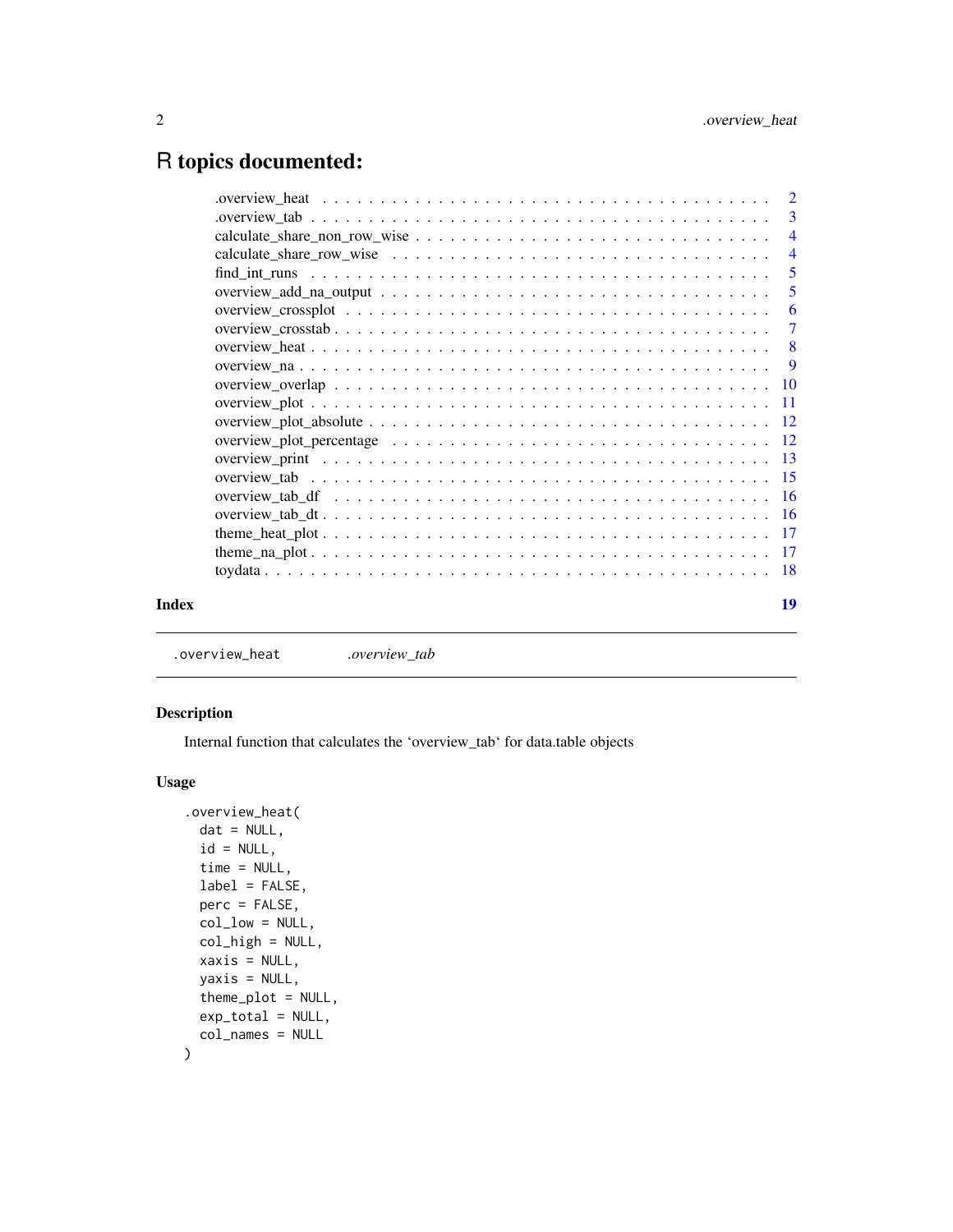#### <span id="page-2-0"></span>.overview\_tab 3

#### Arguments

| dat        | The data set                                                                                                                                                                  |
|------------|-------------------------------------------------------------------------------------------------------------------------------------------------------------------------------|
| id         | The scope (e.g., country codes or individual IDs). The axis is ordered in ascend-<br>ing order by default.                                                                    |
| time       | The time (e.g., time periods given by years, months, )                                                                                                                        |
| label      | If TRUE (default), the total number of observations/percentages of observations<br>are displayed. If FALSE, it returns no labels.                                             |
| perc       | If FALSE (default) plot returns the total number of observations per time-scope-<br>unit. If TRUE, it returns the number of observations per time-scope-unit in<br>percentage |
| $col_l$    | Hex color code for the lowest value (default is "#dceaf2")                                                                                                                    |
| col_high   | Hex color code for the lowest value (default is "#2A5773")                                                                                                                    |
| xaxis      | Label of your x axis ("Time frame" is default)                                                                                                                                |
| yaxis      | Label of your y axis ("Sample" is default)                                                                                                                                    |
| theme_plot | Previously generated theme                                                                                                                                                    |
| exp_total  | Expected total number of observations (i.e. maximum) for time unit.                                                                                                           |
| col_names  | The column names (containing id and time)                                                                                                                                     |

#### Value

A ggplot

### Description

Internal function that calculates the 'overview\_tab' for data.table objects

#### Usage

```
.overview_tab(dat = NULL, id = NULL, time = NULL, col_names = NULL)
```
#### Arguments

| dat             | Your data set                                                                                                                                                                                                                                                                                                                                                       |
|-----------------|---------------------------------------------------------------------------------------------------------------------------------------------------------------------------------------------------------------------------------------------------------------------------------------------------------------------------------------------------------------------|
| id              | Scope (e.g., country codes or individual IDs)                                                                                                                                                                                                                                                                                                                       |
| time            | Time (e.g., time periods given by years, months, ). There are three options to<br>add a date variable: 1) Time can be a character vector containing **one** time<br>variable, 2) a time variable following the YYYY-MM-DD format, or 3) or a list<br>containing multiple time variables ('time = $list(year = NULL, month = NULL,$<br>$day = NULL)$ <sup>'</sup> ). |
| $col$ $\_names$ | The column names (containing id and time)                                                                                                                                                                                                                                                                                                                           |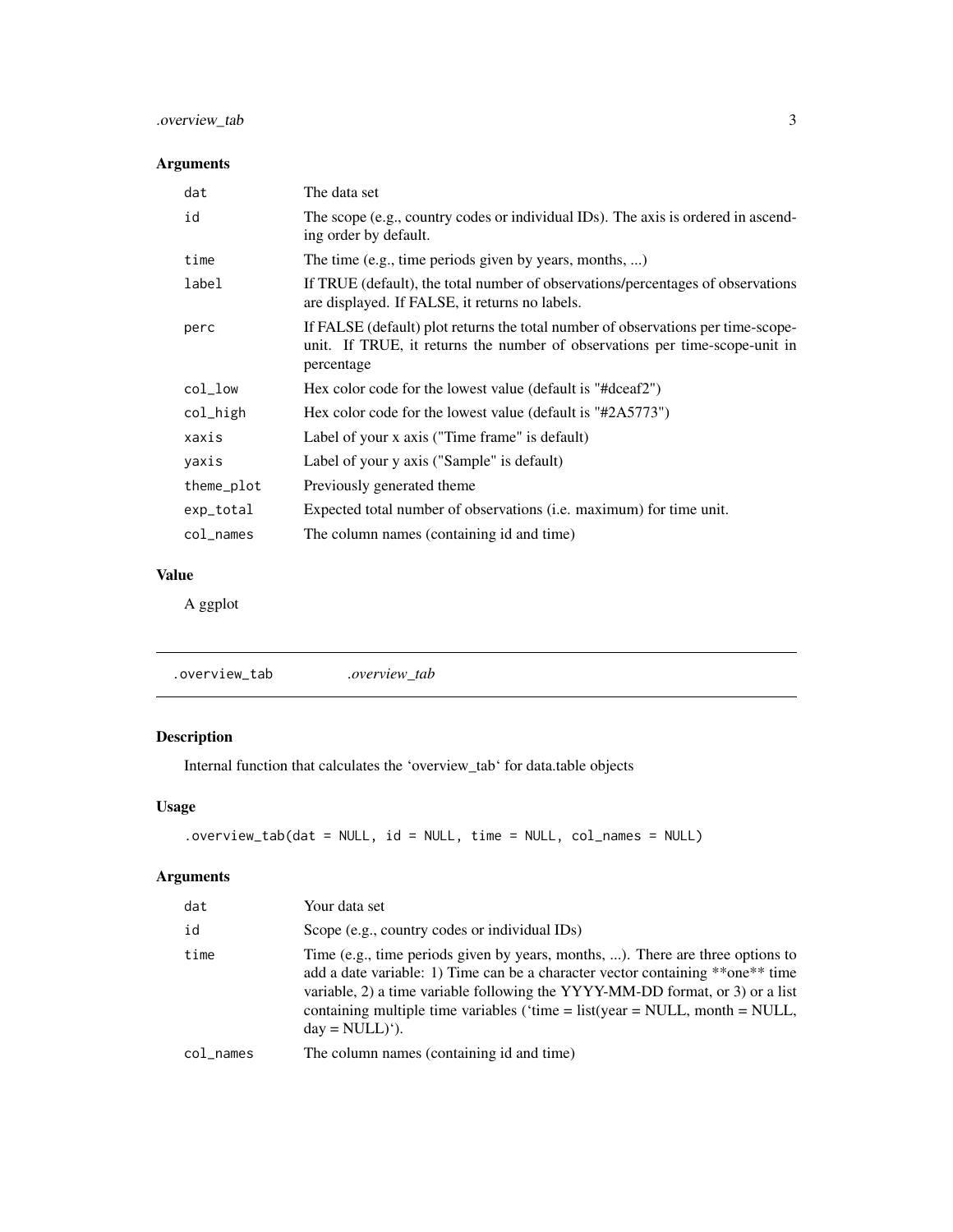#### <span id="page-3-0"></span>Value

A data.table

calculate\_share\_non\_row\_wise

*calculate\_share\_non\_row\_wise*

#### Description

Function used in 'overview\_na' to calculate the column-wise share of NA

#### Usage

```
calculate_share_non_row_wise(dat = NULL)
```
#### Arguments

dat Data frame

#### Value

The function returns a data set that has the information on the column-wise NA share

```
calculate_share_row_wise
```
*calculate\_sahre\_row\_wise*

#### Description

Function used in 'overview\_na' to calculate the share of NA row-wise

#### Usage

```
calculate_share_row_wise(dat = NULL)
```
#### Arguments

dat Data frame

#### Value

The function returns a data set that has the information on the row-wise NA share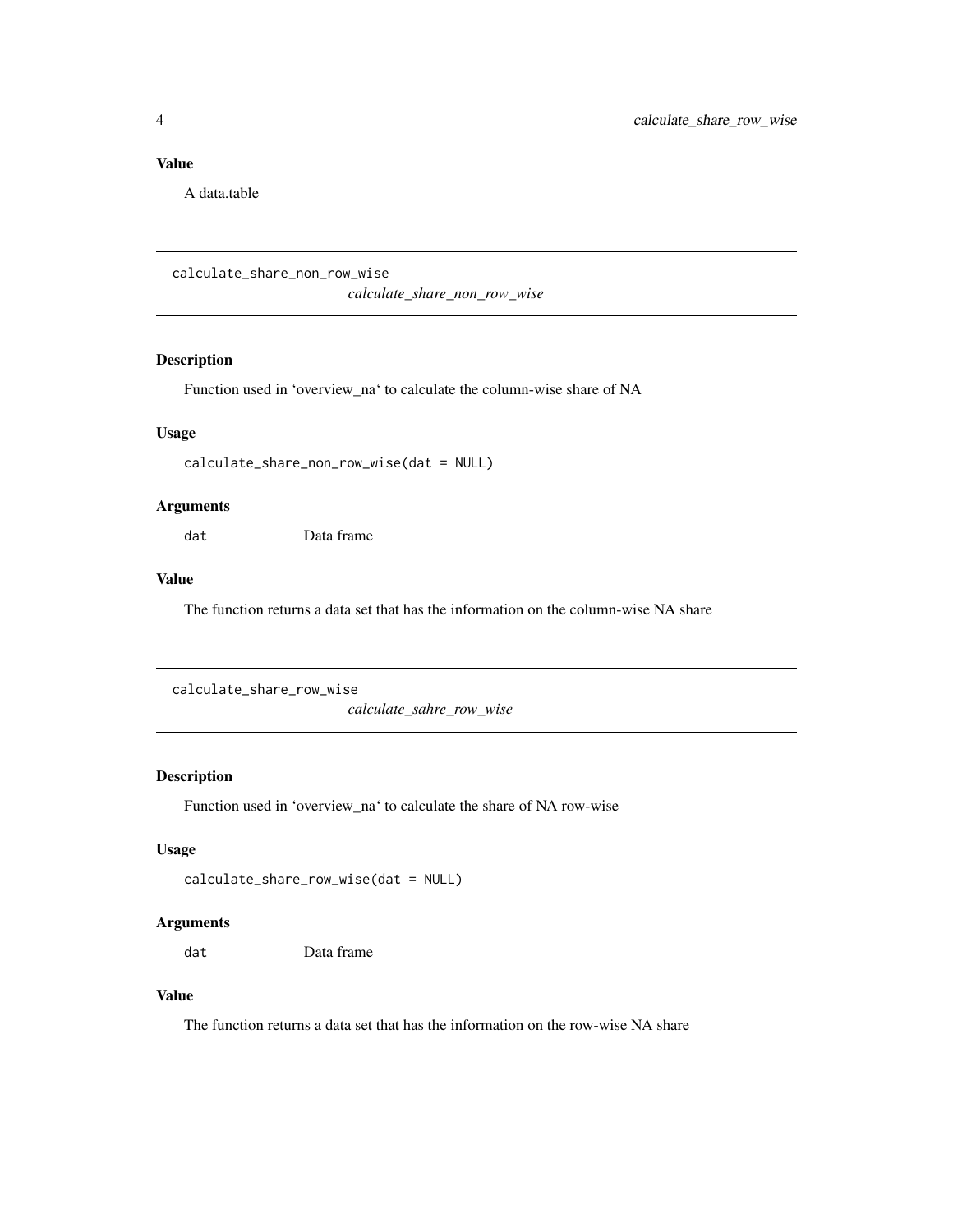<span id="page-4-0"></span>find\_int\_runs *find\_int\_runs*

#### Description

Function used in 'overview\_tab' to find running integers

#### Usage

find\_int\_runs(run = NULL)

#### Arguments

run Variable (integer) that should be checked for consecutive values

#### Value

The function returns a data set

overview\_add\_na\_output

*overview\_add\_na\_output*

#### Description

Function used in 'overview\_na' to generate a new data frame with na\_count and percentage share of NAs for each row

#### Usage

```
overview_add_na_output(dat_result = NULL, dat = NULL)
```
#### Arguments

| dat result | Data.frame from 'overview na' |
|------------|-------------------------------|
| dat        | Data frame                    |

#### Value

The function returns a data set that has the information on the row-wise NA share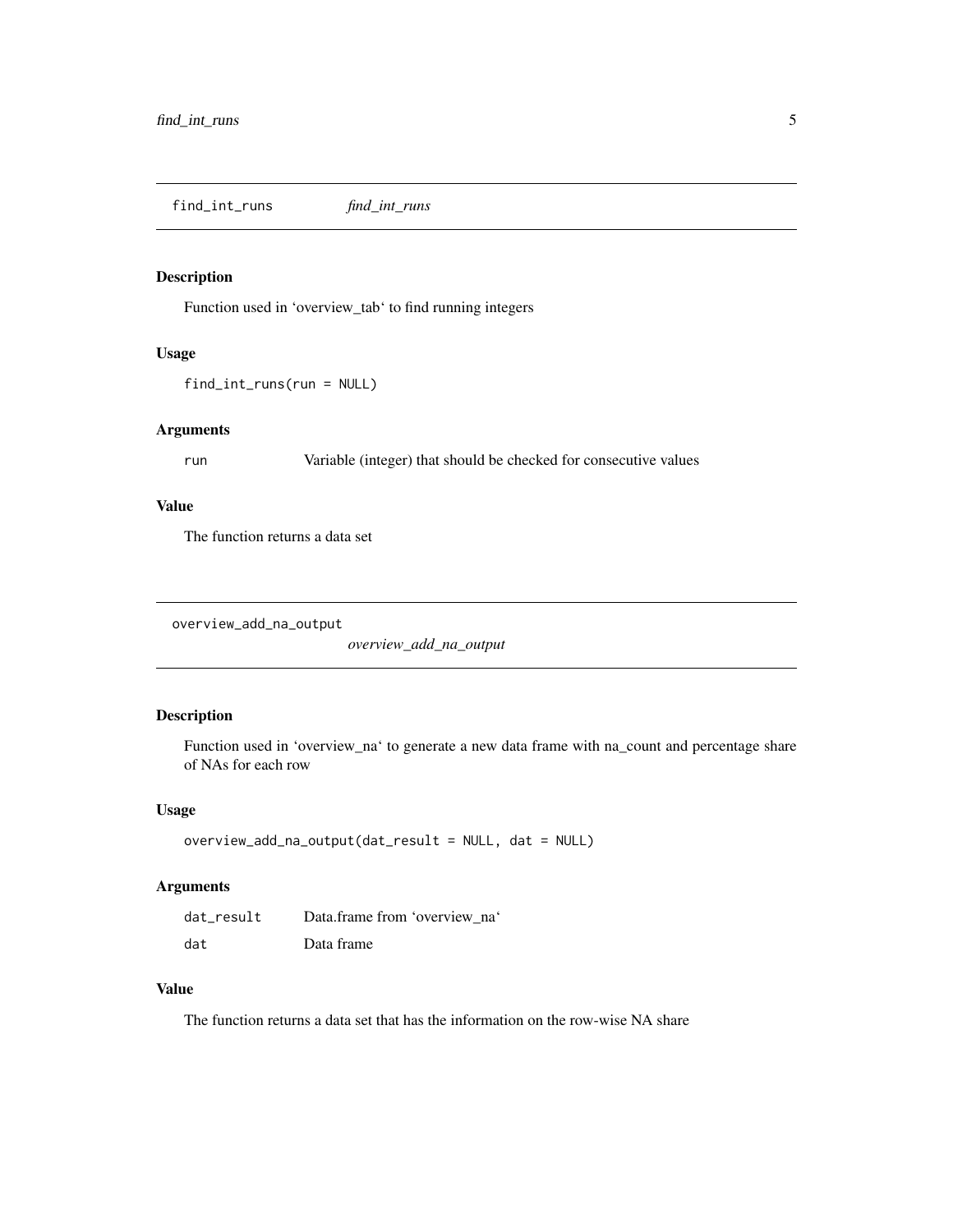<span id="page-5-0"></span>overview\_crossplot *overview\_crossplot*

#### Description

This function plots a ggplot to visualize a cross table plot.

#### Usage

```
overview_crossplot(
 dat,
  id,
  time,
 cond1,
  cond2,
  threshold1,
  threshold2,
  xaxis = "Condition 1",
 yaxis = "Condition 2",
 label = FALSE,
 color = FALSE
)
```
#### Arguments

| dat               | Your data set                                                                                                                  |
|-------------------|--------------------------------------------------------------------------------------------------------------------------------|
| id                | Your scope (e.g., country codes or individual IDs). If the id variable contains<br>NAs, they will not be included in the plot. |
| time              | Your time (e.g., time periods given by years, months, )                                                                        |
| cond1             | Variable that describes the first condition                                                                                    |
| cond <sub>2</sub> | Variable that describes the second condition                                                                                   |
| threshold1        | A threshold for cond1                                                                                                          |
| threshold2        | A threshold for cond2                                                                                                          |
| xaxis             | Label of the x axis ("Condition 1" is default)                                                                                 |
| yaxis             | Label of the y axis ("Condition 2" is default)                                                                                 |
| label             | Label of the observations. Overlapping labels are avoided by using 'ggrepel'                                                   |
| color             | Color of the different observation groups                                                                                      |

#### Value

A ggplot figure that presents the sample information visually in a cross table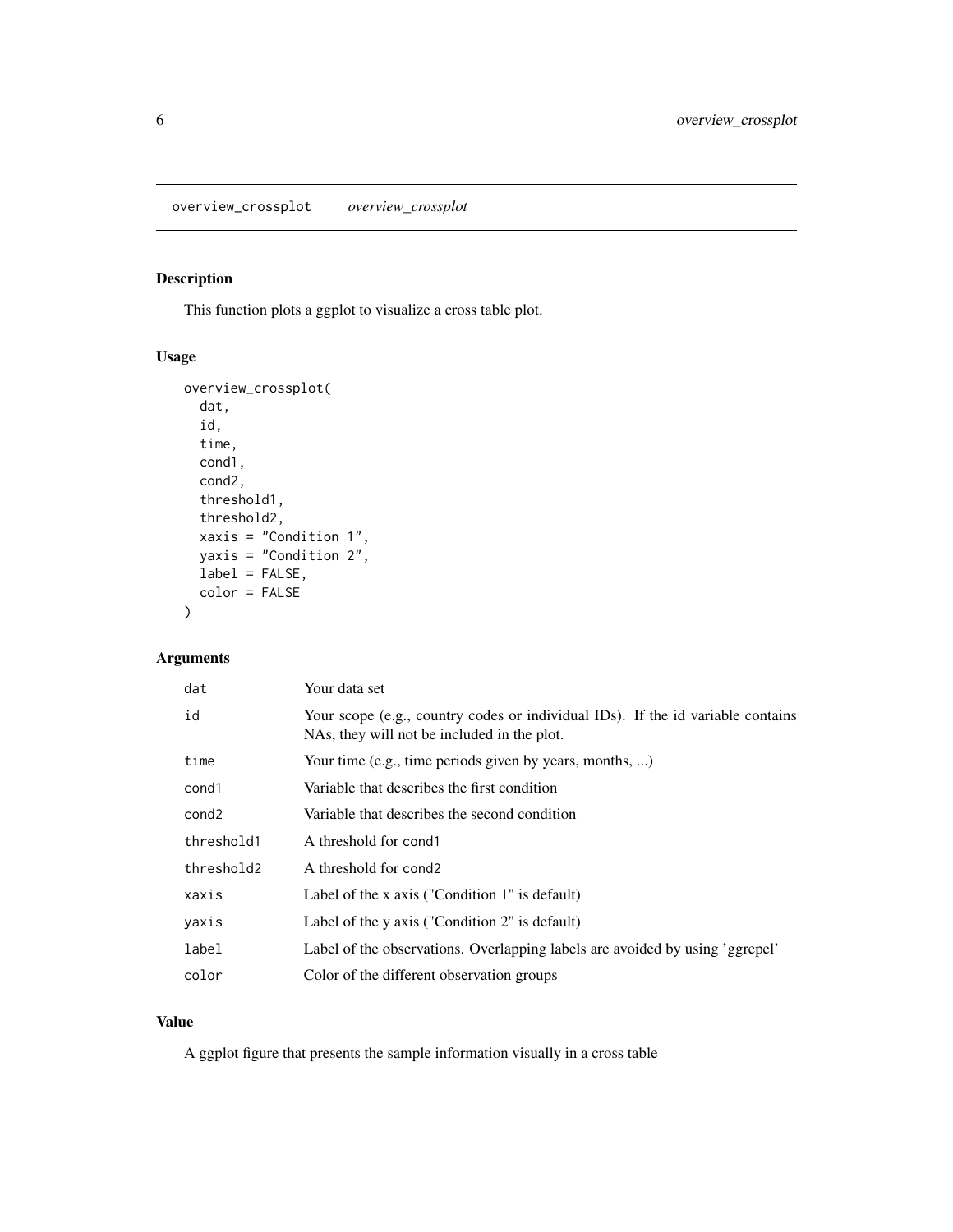#### <span id="page-6-0"></span>overview\_crosstab 7

#### Examples

```
data(toydata)
overview_crossplot(
  dat = toydata,
  cond1 = gdp,
  cond2 = population,
  threshold1 = 25000,
  threshold2 = 27000,
  id = ccode,time = year
\mathcal{L}
```
overview\_crosstab *overview\_crosstab*

#### Description

Sorts a data set conditionally in a cross table. This can be helpful to get a sense of the time and scope conditions of a data set. Note, if used with a data set that has multiple observations on the id-time unit, the function automatically aggregates this information using the mean.

#### Usage

```
overview_crosstab(dat, cond1, cond2, threshold1, threshold2, id, time)
```
#### Arguments

| dat               | A data set object                                  |
|-------------------|----------------------------------------------------|
| cond1             | Variable that describes the first condition        |
| cond <sub>2</sub> | Variable that describes the second condition       |
| threshold1        | A threshold for cond1                              |
| threshold2        | A threshold for cond2                              |
| id                | Scope (e.g., country codes or individual IDs)      |
| time              | Time (e.g., time periods given by years, months, ) |

#### Value

A data frame object that contains a summary of the data set that can later be converted to a 'LaTeX' output using overview\_print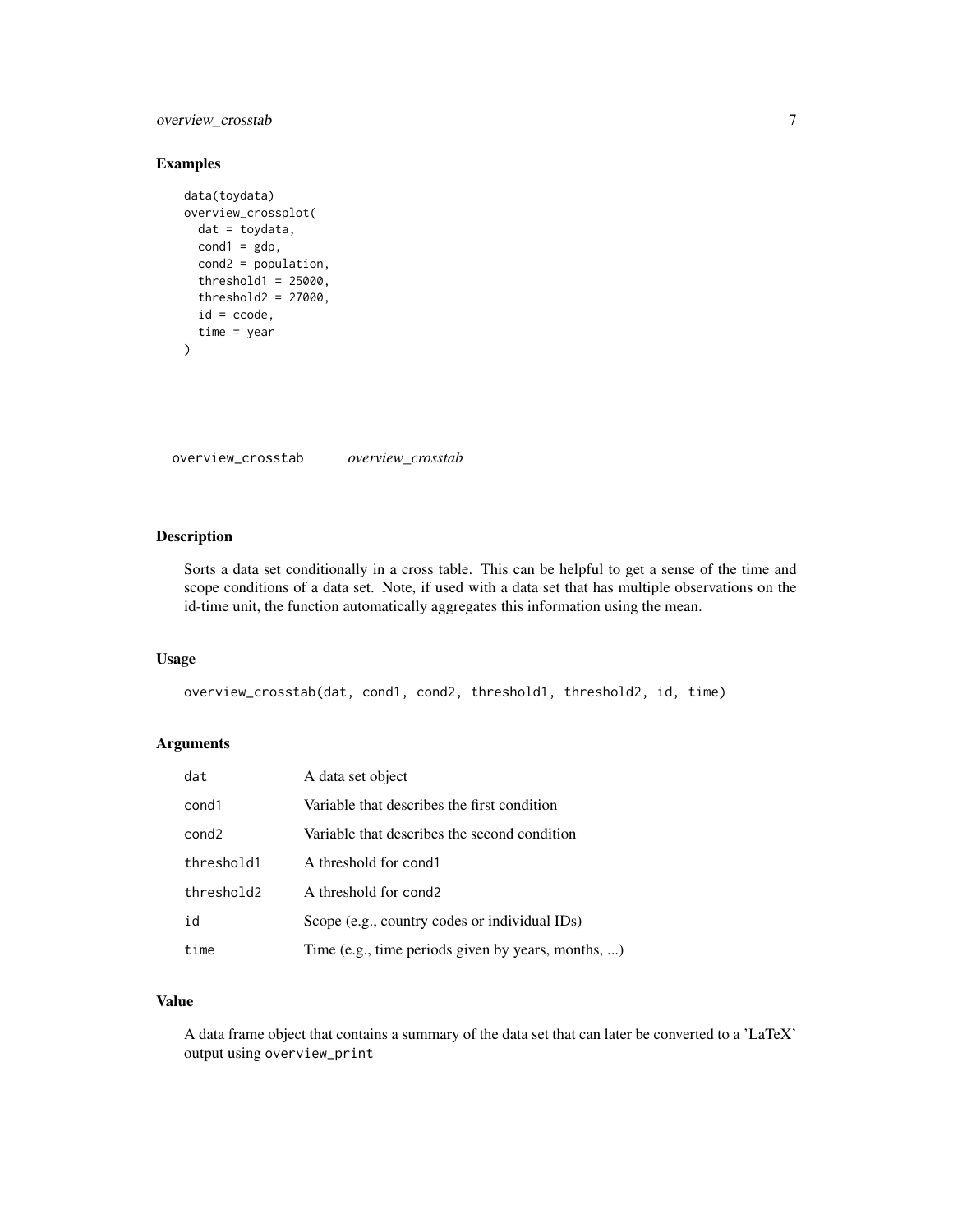#### Examples

```
data(toydata)
overview_crosstab(
 dat = toydata,
 cond1 = gdp,
 cond2 = population,
  threshold1 = 25000,
  threshold2 = 27000,
  id = ccode,time = year
)
```
overview\_heat *overview\_heat*

#### Description

This function plots a heat map to visualize the coverage of the time-scope-units of the data. Options include total number of cases per time-scope-unit or relative number in percentage.

#### Usage

```
overview_heat(
  dat,
  id,
  time,
  perc = FALSE,
  exp_total = NULL,
  xaxis = "Time frame",
 yaxis = "Sample",
  col_low = "#dceaf2",
  col_{high} = "#2A5773",
  label = TRUE)
```
#### Arguments

| dat       | The data set                                                                                                                                                                  |
|-----------|-------------------------------------------------------------------------------------------------------------------------------------------------------------------------------|
| id        | The scope (e.g., country codes or individual IDs). The axis is ordered in ascend-<br>ing order by default.                                                                    |
| time      | The time (e.g., time periods given by years, months, )                                                                                                                        |
| perc      | If FALSE (default) plot returns the total number of observations per time-scope-<br>unit. If TRUE, it returns the number of observations per time-scope-unit in<br>percentage |
| exp_total | Expected total number of observations ( <i>i.e.</i> maximum) for time unit.                                                                                                   |
| xaxis     | Label of your x axis ("Time frame" is default)                                                                                                                                |

<span id="page-7-0"></span>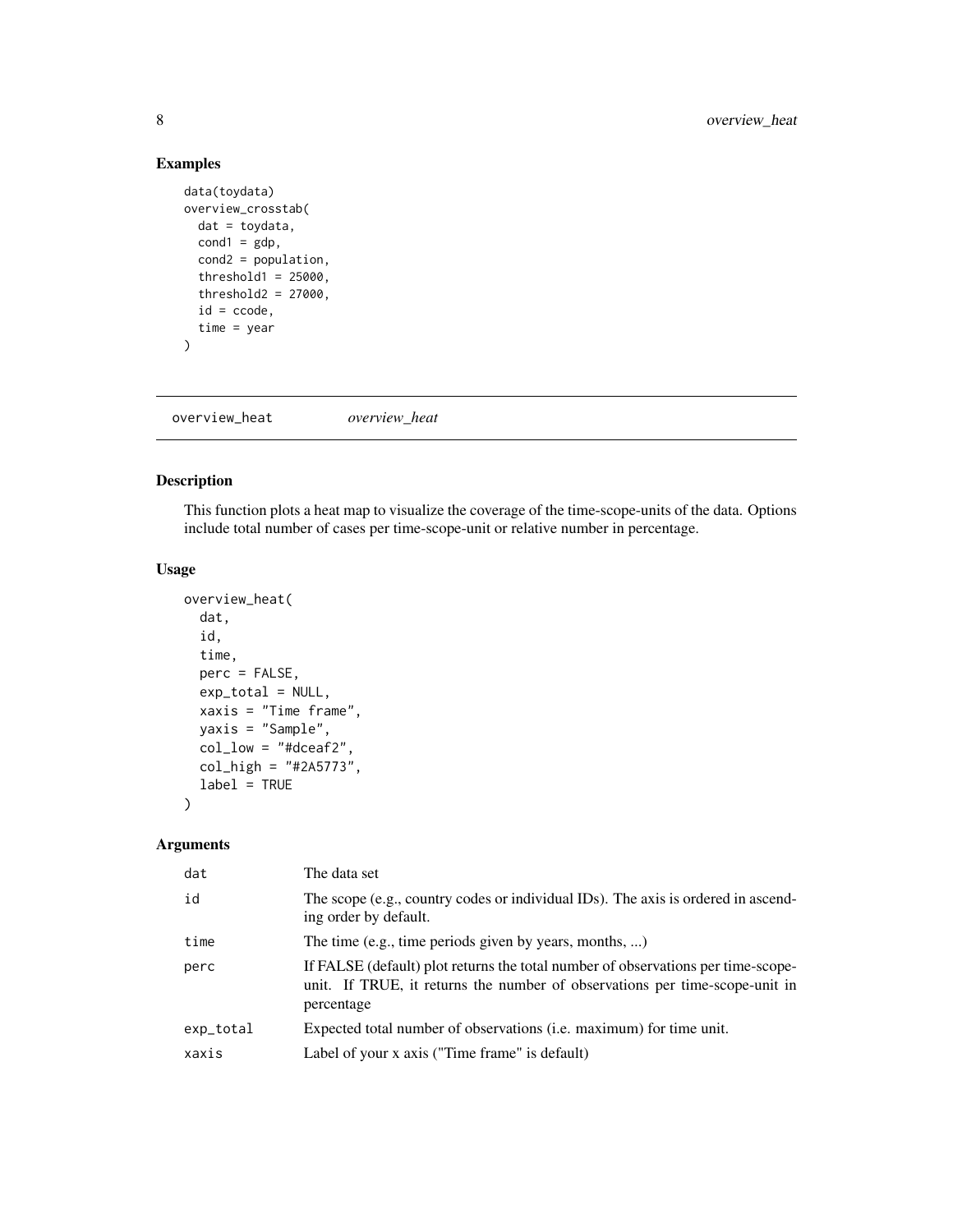<span id="page-8-0"></span>

| vaxis    | Label of your y axis ("Sample" is default)                                                                                        |
|----------|-----------------------------------------------------------------------------------------------------------------------------------|
| col low  | Hex color code for the lowest value (default is "#dceaf2")                                                                        |
| col_high | Hex color code for the lowest value (default is "#2A5773")                                                                        |
| label    | If TRUE (default), the total number of observations/percentages of observations<br>are displayed. If FALSE, it returns no labels. |

#### Value

A ggplot figure that presents sample coverage visually

#### Examples

```
data(toydata)
overview_heat(toydata, ccode, year, perc = TRUE, exp_total = 12)
```
overview\_na *overview\_na*

#### Description

This function plots a ggplot to visualize the distribution of NAs across all variables in the data set.

#### Usage

```
overview_na(
 dat,
 yaxis = "Variables",
 perc = TRUE,
  row_wise = FALSE,
  add = FALSE)
```
#### Arguments

| dat      | Your data set                                                                                                      |
|----------|--------------------------------------------------------------------------------------------------------------------|
| yaxis    | Label of your y axis ("Variables" is default)                                                                      |
| perc     | If TRUE (default) plot returns the number of NAs in percentage                                                     |
| row_wise | If TRUE (FALSE is default) plot return the number of NAs per row                                                   |
| add      | If TRUE (FALSE is default) it generates a new data frame with na_count and<br>percentage share of NAs for each row |

#### Value

Depending on the selection, the function returns a ggplot figure that presents the distribution of NAs in the data set or adds the information on the row-wise NA share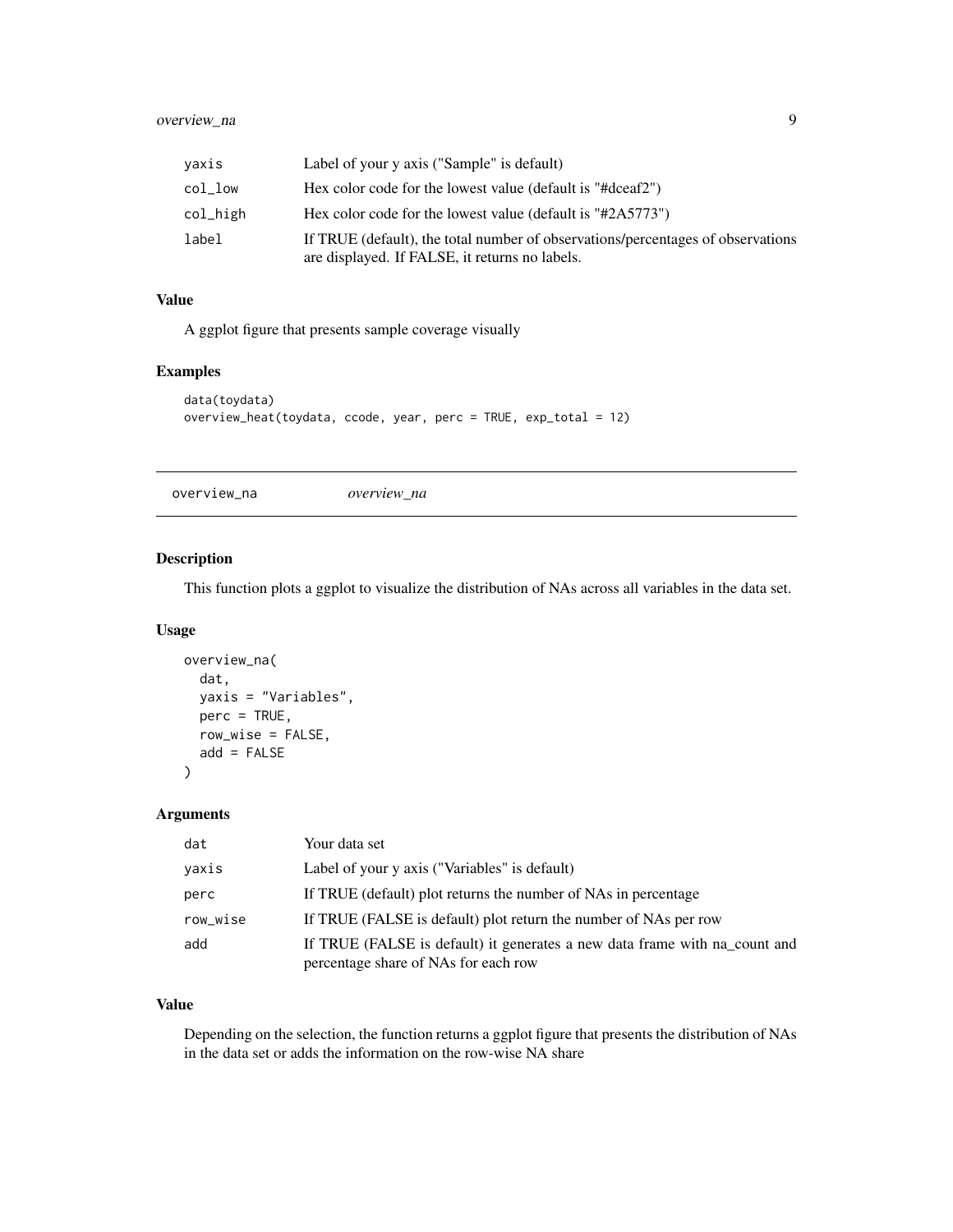#### Examples

```
data(toydata)
overview_na(toydata, perc = FALSE)
```
overview\_overlap *overview\_overlap*

#### Description

Provides an overview of the overlap of two data sets. Cautionary note: This function is currently only preliminary workable and can only capture 2 data sets. We are working on an extension that allows to compare multiple data sets.

#### Usage

```
overview_overlap(
  dat1,
  dat2,
  dat1_id,
  dat2_id,
  dat1_name = "Data set 1",
  dat2_name = "Data set 2",
 plot_type = "bar"
)
```
#### Arguments

| dat1         | A first data set object                                                                                                                              |
|--------------|------------------------------------------------------------------------------------------------------------------------------------------------------|
| dat2         | A second data set object                                                                                                                             |
| $dat1\_id$   | Scope (e.g., country codes or individual IDs) of dat1. It is important that both<br>ID variables are exactly the same to generate the perfect match. |
| dat2 id      | Scope (e.g., country codes or individual IDs) of dat2. It is important that both<br>ID variables are exactly the same to generate the perfect match. |
| $dat1$ name  | Name of dat1 ("Data set 1" is the default)                                                                                                           |
| $dat2$ _name | Name of dat2 ("Data set 2" is the default)                                                                                                           |
| plot_type    | Type of plot ("bar" and "venn" are the two options) "venn" relies on the ggvenn<br>function                                                          |

#### Value

A ggplot2 object (bar chart) that shows the overlap of two data sets.

<span id="page-9-0"></span>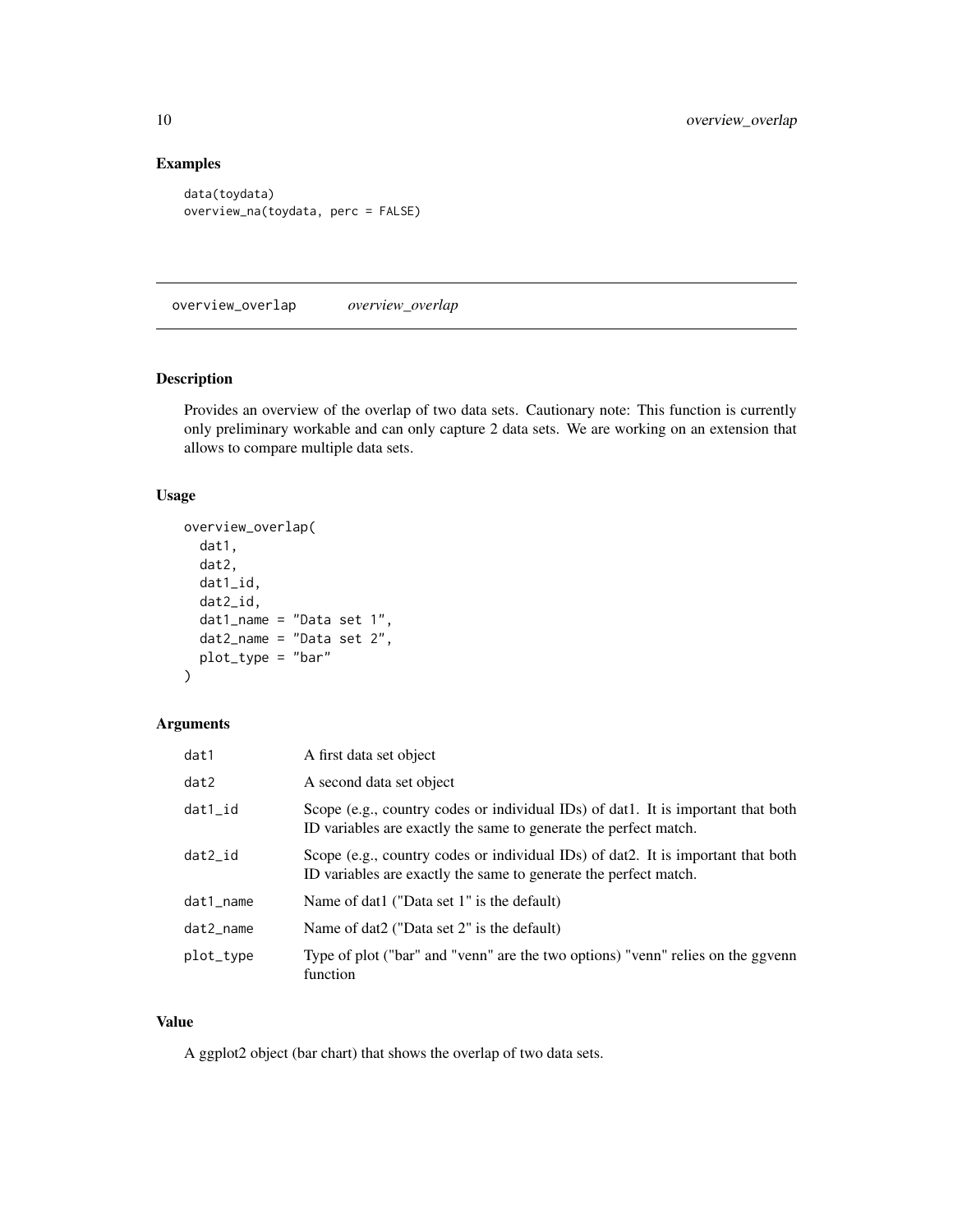#### <span id="page-10-0"></span>overview\_plot 11

#### Examples

```
## Not run:
data(toydata)
toydata2 <- toydata[which(toydata$year > 1992), ]
overview_overlap(dat1 = toydata, dat2 = toydata2, dat1_id = ccode,
                 dat2_id = code)
```
## End(Not run)

overview\_plot *overview\_plot*

#### Description

This function plots a ggplot to visualize the distribution of scope objects across the time frame.

#### Usage

```
overview_plot(
  dat,
  id,
  time,
  xaxis = "Time frame",
  yaxis = "Sample",
  asc = TRUE,color,
  dot_size = 2
\mathcal{L}
```
#### Arguments

| dat      | Your data set                                                                                                                  |
|----------|--------------------------------------------------------------------------------------------------------------------------------|
| id       | Your scope (e.g., country codes or individual IDs). If the id variable contains<br>NAs, they will not be included in the plot. |
| time     | Your time (e.g., time periods given by years, months, )                                                                        |
| xaxis    | Label of the x axis ("Time frame" is default)                                                                                  |
| yaxis    | Label of the y axis ("Sample" is default)                                                                                      |
| asc      | Sorting the y axis in ascending order ("TRUE" is default)                                                                      |
| color    | Optional argument that defines the color                                                                                       |
| dot_size | Option argument that defines the dot size (default is 2)                                                                       |

#### Value

A ggplot figure that presents the sample information visually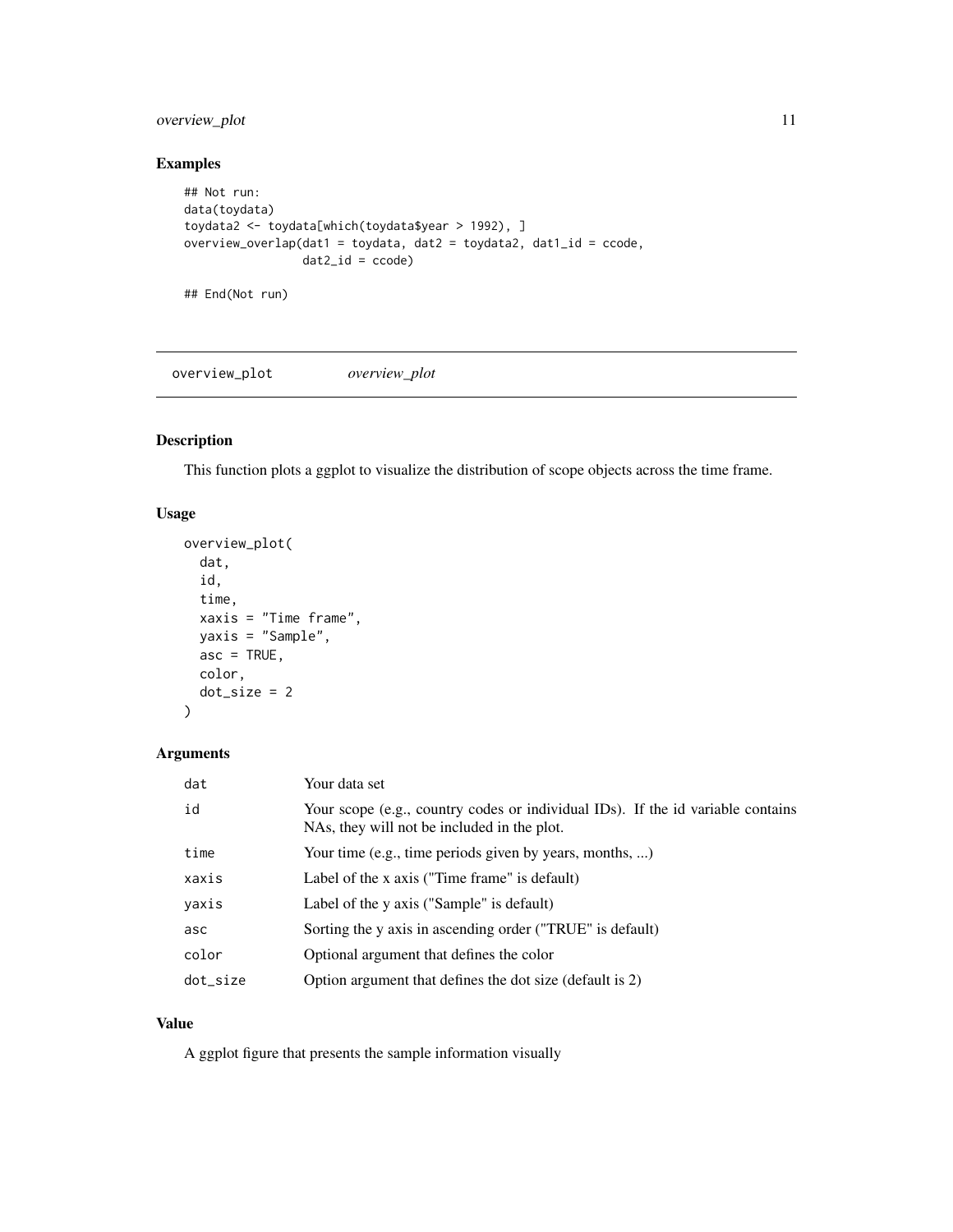#### Examples

```
data(toydata)
overview_plot(dat = toydata, id = ccode, time = year)
```
overview\_plot\_absolute

*overview\_plot\_absolute*

#### Description

Function used in 'overview\_na' to plot the absolute share of NA values

#### Usage

```
overview_plot_absolute(
  dat_result = NULL,
  theme_plot = NULL,
  yaxis = NULL,
  xaxis = NULL
\mathcal{L}
```
#### Arguments

| dat result<br>Data frame                       |  |
|------------------------------------------------|--|
| Theme for the plot (pre-defined)<br>theme_plot |  |
| Name for yaxis<br>vaxis                        |  |
| Name for xaxix<br>xaxis                        |  |

#### Value

The function returns a ggplot

overview\_plot\_percentage

*overview\_plot\_percentage*

#### Description

Function used in 'overview\_na' to plot the percentage share of NA values

<span id="page-11-0"></span>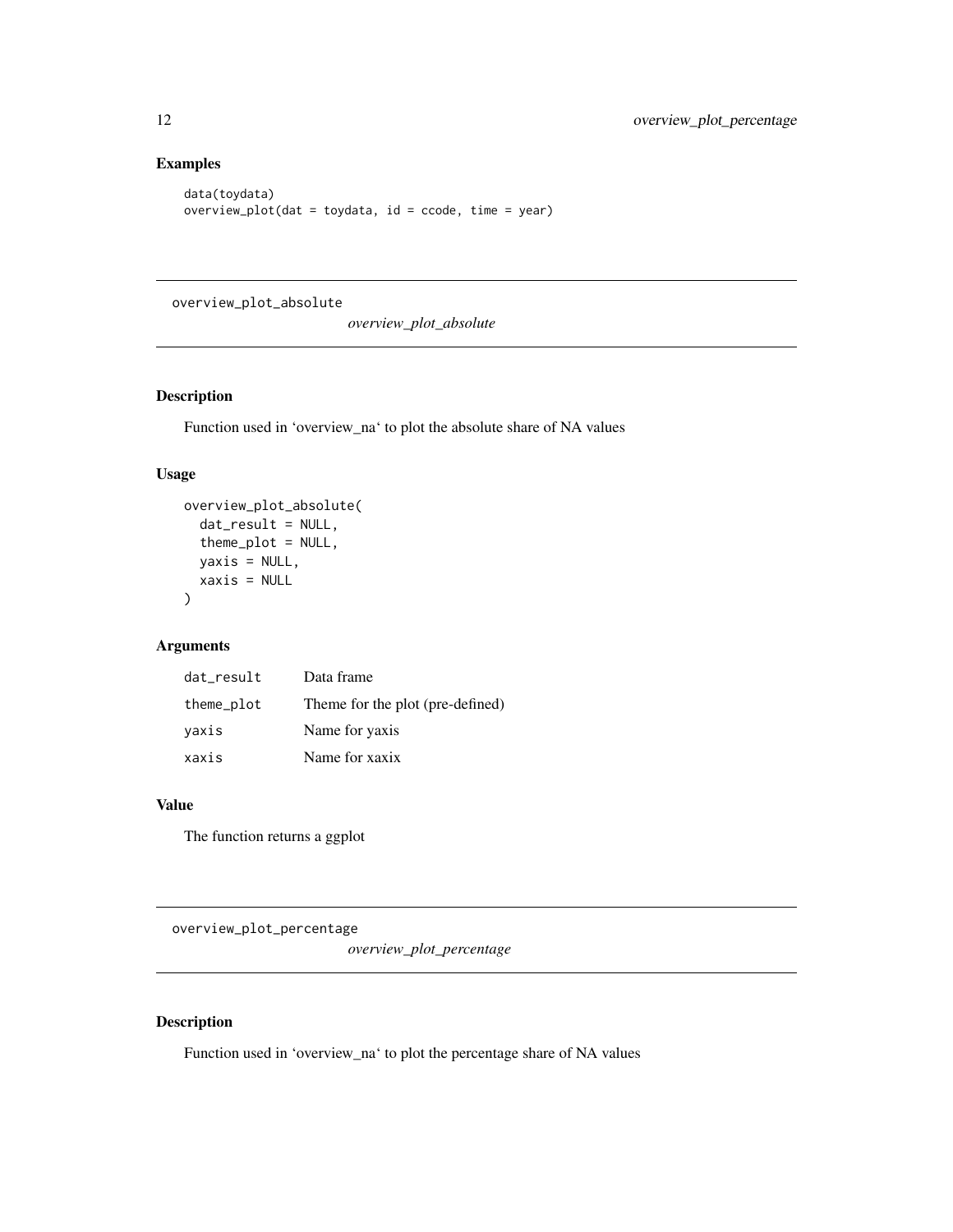<span id="page-12-0"></span>overview\_print 13

#### Usage

```
overview_plot_percentage(
 dat_result = NULL,
  theme_plot = NULL,
 yaxis = NULL,xaxis = NULL
)
```
#### Arguments

| dat_result | Data frame                       |
|------------|----------------------------------|
| theme_plot | Theme for the plot (pre-defined) |
| yaxis      | Name for yaxis                   |
| xaxis      | Name for xaxix                   |

#### Value

The function returns a ggplot

| overview_print<br>overview_print |
|----------------------------------|
|----------------------------------|

#### Description

Produces a 'LaTeX' output for output obtained via overview\_tab and overview\_crosstab

#### Usage

```
overview_print(
 obj,
  title = "Time and scope of the sample",
  id = "Sample",
  time = "Time frame",
 crosstab = FALSE,
  cond1 = "Condition 1",
 cond2 = "Condition 2",
  save_out = FALSE,
 path,
 file,
 label = "tab:tab:tab1",fontsize
\mathcal{E}
```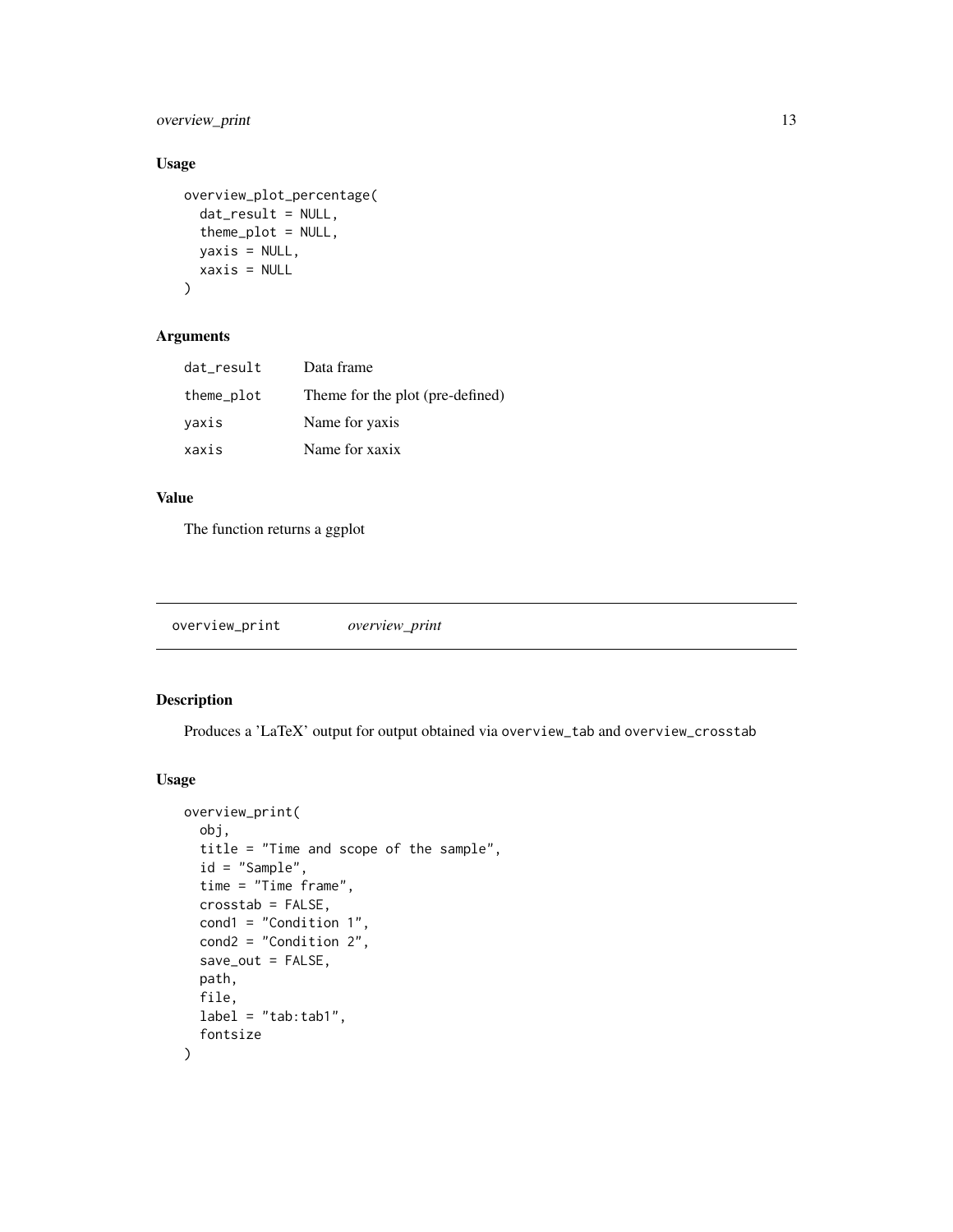#### Arguments

| obj               | Overview object produced by overview_tab or overview_crosstab                                                                                                 |
|-------------------|---------------------------------------------------------------------------------------------------------------------------------------------------------------|
| title             | Caption of the table (default is "Time and scope of the sample")                                                                                              |
| id                | The name of the left column (default is "Sample"), will be ignored if crosstab is<br><b>TRUE</b>                                                              |
| time              | The name of the right column (default is ("Time frame")), will be ignored if<br>crosstab is TRUE                                                              |
| crosstab          | Logical argument, if TRUE produces a crosstab output, default is FALSE                                                                                        |
| cond1             | Description for the first condition (character), will be ignored if crosstab is<br>FALSE. This should correspond to the input for cond1 in overview_crosstab  |
| cond <sub>2</sub> | Description for the second condition (character), will be ignored if crosstab is<br>FALSE. This should correspond to the input for cond2 in overview_crosstab |
| save_out          | Optional argument, exports the output table as a .tex file, default is FALSE                                                                                  |
| path              | Specifies the path where the output should be saved                                                                                                           |
| file              | Specifies name and file type (.tex)                                                                                                                           |
| label             | Specifies the label (default is "tab:tab1")                                                                                                                   |
| fontsize          | Specifies the font size (all 'LaTeX' font sizes such as "scriptsize" or "small"<br>work)                                                                      |

#### Value

A 'LaTeX' output that can either be copy-pasted in a text document or exported directed as a .tex file

#### Examples

```
data(toydata)
overview_object <- overview_tab(dat = toydata, id = ccode, time = year)
overview_print(
 obj = overview_object,
 title = "Some nice title",
 crosstab = FALSE
)
overview_ct_object <- overview_crosstab(
 dat = toydata,
 cond1 = gdp,
 cond2 = population,
  threshold1 = 25000,
  threshold2 = 27000,
  id = ccode,
  time = year
\mathcal{L}overview_print(
 obj = overview_ct_object,
  title = "Some nice title for a cross tab",
```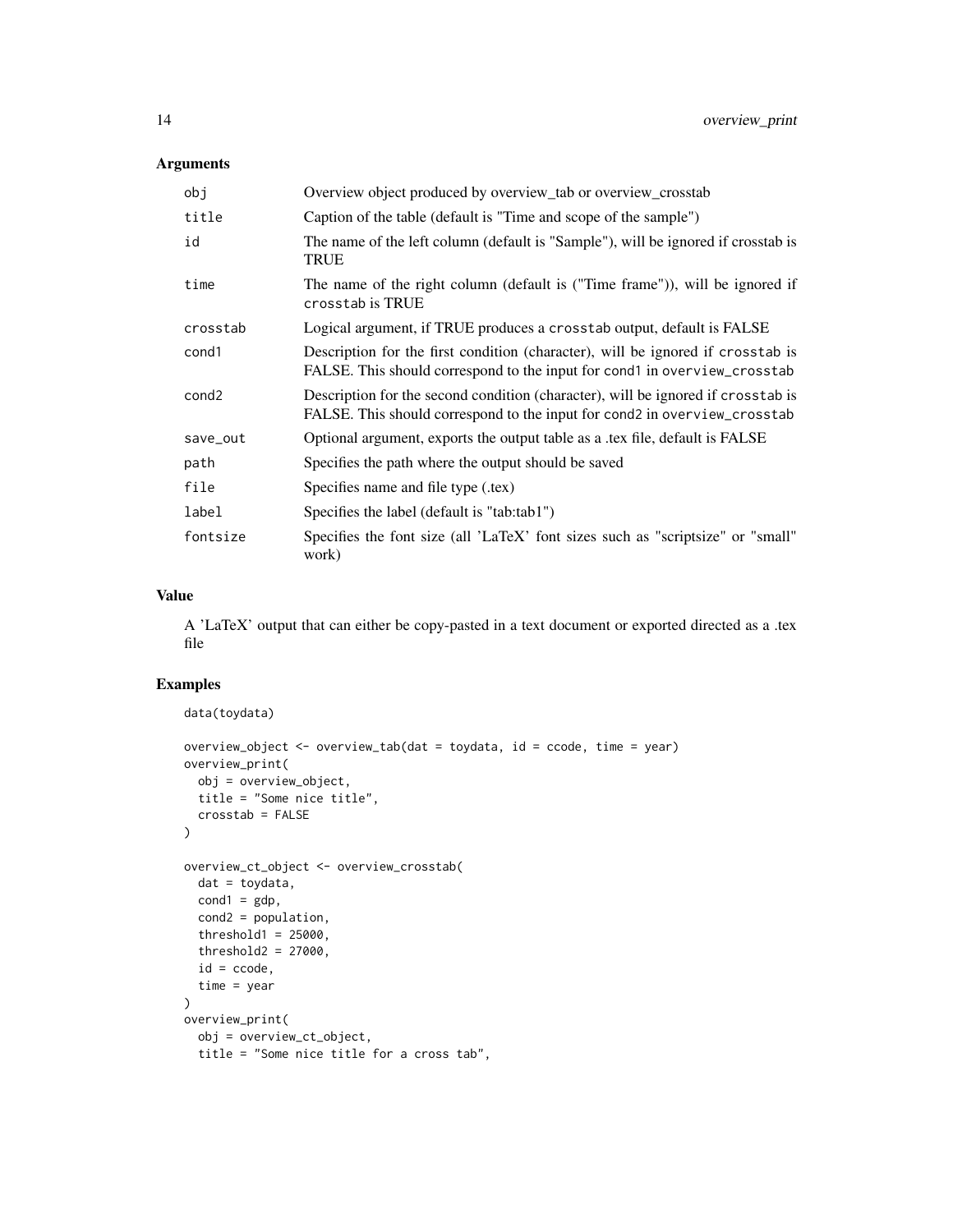#### <span id="page-14-0"></span>overview\_tab 15

```
crosstab = TRUE,
  cond1 = "Name of first condition",
  cond2 = "Name of second condition"
\lambda
```
overview\_tab *overview\_tab*

#### Description

Provides an overview table for the time and scope conditions of a data set. If a data.table object is provided, the function uses data.table's syntax to perform the evaluation

#### Usage

```
overview_tab(
  dat,
  id,
  time = list(year = NULL, month = NULL, day = NULL),complex_date = FALSE
)
```
#### Arguments

| dat          | A data frame or data table object                                                                                                                                                                                                                                                                                                                                  |
|--------------|--------------------------------------------------------------------------------------------------------------------------------------------------------------------------------------------------------------------------------------------------------------------------------------------------------------------------------------------------------------------|
| id           | Scope (e.g., country codes or individual IDs)                                                                                                                                                                                                                                                                                                                      |
| time         | Time (e.g., time periods given by years, months, ). There are three options to<br>add a date variable: 1) Time can be a character vector containing **one** time<br>variable, 2) a time variable following the YYYY-MM-DD format, or 3) or a list<br>containing multiple time variables ('time = $list(year = NULL, month = NULL,$<br>$day = NULL$ <sup>'</sup> ). |
| complex_date | Boolean argument identifying if there is a more complex (list-wise) date_time<br>parameter (FALSE is the default)                                                                                                                                                                                                                                                  |

#### Value

A data frame object that contains a summary of a sample that can later be converted to a 'LaTeX' output using overview\_print

#### Examples

```
# With version 1 (and also 2):
data(toydata)
output_table <- overview_tab(dat = toydata, id = ccode, time = year)
# With version 3:
overview_tab(dat = toydata, id = ccode, time = list(year = toydata$year,
```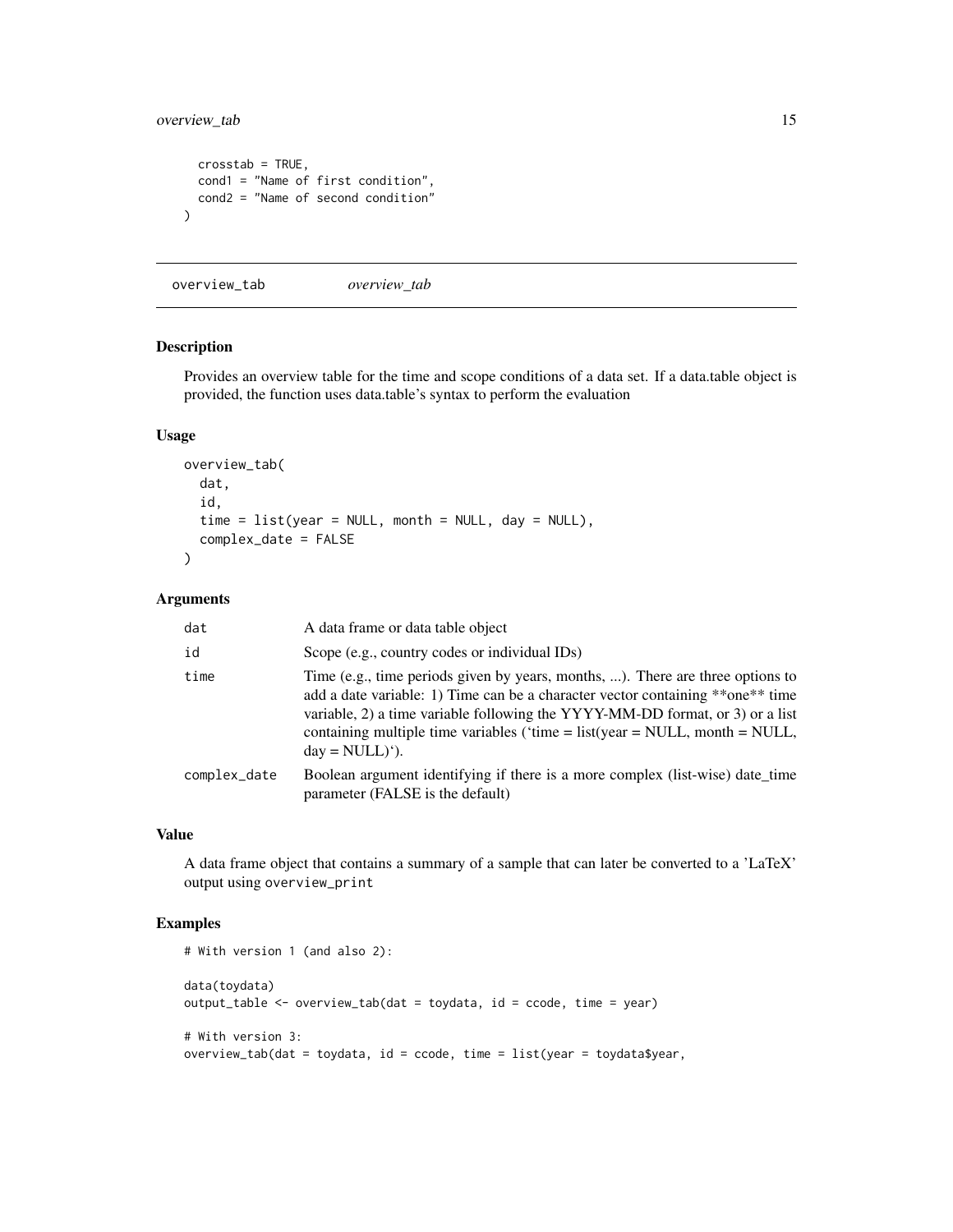```
month = toydata$month, day = toydata$day), complex_date = TRUE)
```
overview\_tab\_df *overview\_tab\_df*

#### Description

Internal function that calculates the 'overview\_tab' for data.frame objects

#### Usage

```
overview_tab_df(dat2 = NULL, dat = NULL, id = NULL, time = NULL)
```
#### Arguments

| dat2 | Your data set                                                                                                                                                                                                                                                                                                                                                       |
|------|---------------------------------------------------------------------------------------------------------------------------------------------------------------------------------------------------------------------------------------------------------------------------------------------------------------------------------------------------------------------|
| dat  | Your data set                                                                                                                                                                                                                                                                                                                                                       |
| id   | Scope (e.g., country codes or individual IDs)                                                                                                                                                                                                                                                                                                                       |
| time | Time (e.g., time periods given by years, months, ). There are three options to<br>add a date variable: 1) Time can be a character vector containing **one** time<br>variable, 2) a time variable following the YYYY-MM-DD format, or 3) or a list<br>containing multiple time variables ('time = $list(year = NULL, month = NULL,$<br>$day = NULL)$ <sup>'</sup> ). |

#### Value

A data.frame

overview\_tab\_dt *overview\_tab\_dt*

#### Description

Internal function that calculates the 'overview\_tab' for data.table objects

#### Usage

```
overview_tab_dt(dat = NULL, id = NULL, time = NULL, col_names = NULL)
```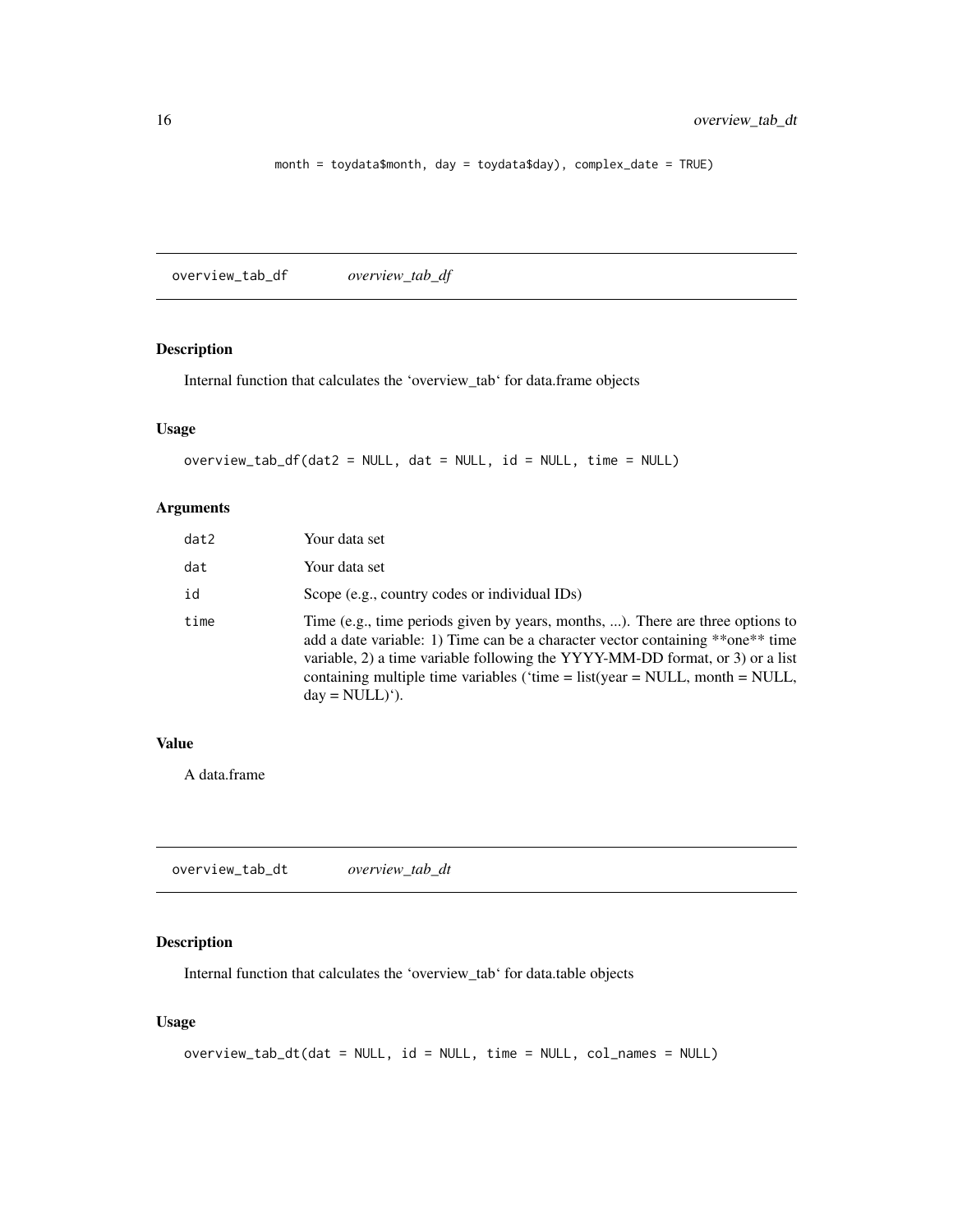#### <span id="page-16-0"></span>theme\_heat\_plot 17

#### Arguments

| dat       | Your data set                                                                                                                                                                                                                                                                                                                                                       |
|-----------|---------------------------------------------------------------------------------------------------------------------------------------------------------------------------------------------------------------------------------------------------------------------------------------------------------------------------------------------------------------------|
| id        | Scope (e.g., country codes or individual IDs)                                                                                                                                                                                                                                                                                                                       |
| time      | Time (e.g., time periods given by years, months, ). There are three options to<br>add a date variable: 1) Time can be a character vector containing **one** time<br>variable, 2) a time variable following the YYYY-MM-DD format, or 3) or a list<br>containing multiple time variables ('time = $list(year = NULL, month = NULL,$<br>$day = NULL)$ <sup>'</sup> ). |
| col_names | The column names (containing id and time)                                                                                                                                                                                                                                                                                                                           |

#### Value

A data.table

theme\_heat\_plot *theme\_heat\_plot*

#### Description

Defines the theme for the 'overview\_heat' plot function

#### Usage

```
theme_heat_plot()
```
#### Value

A theme for the 'overview\_heat' plot

theme\_na\_plot *theme\_na\_plot*

#### Description

Defines the theme for the 'overview\_na' plot function

#### Usage

```
theme_na_plot()
```
#### Value

A theme for the 'overview\_na' plot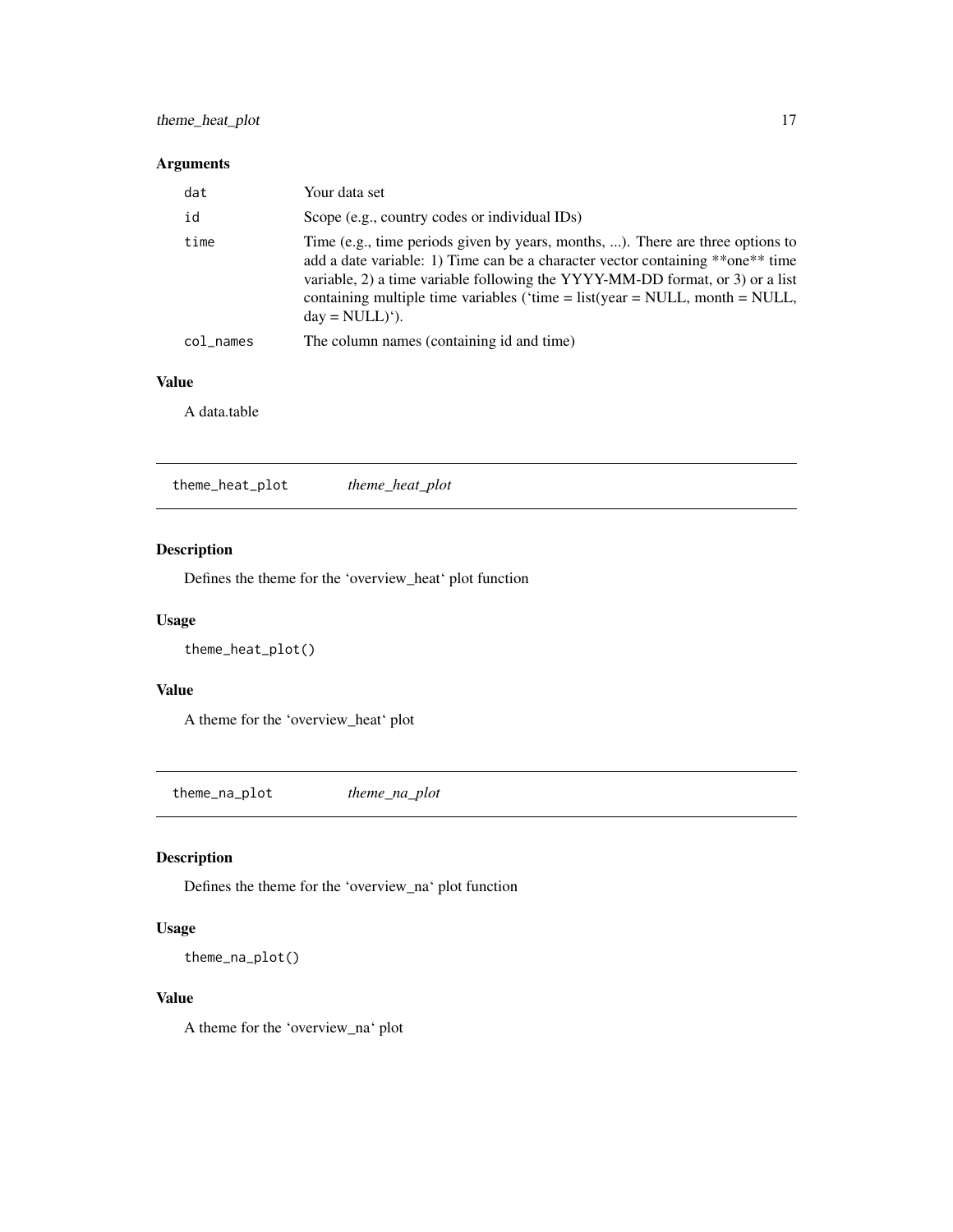#### <span id="page-17-0"></span>Description

Small, artificially generated toy data set that comes in a cross-sectional format where the unit of analysis is either country-year or country-year-month. It provides artificial information for five countries (Angola, Benin, France, Rwanda, and the UK) for a time span from 1990 to 1999 to illustrate the use of the package.

#### Usage

data(toydata)

#### Format

An object of class "data.frame"

ccode ISO3 country code (as character) for the countries in the sample (Angola, Benin, France, Rwanda, and UK)

year A value between 1990 and 1999

month An abbreviation (MMM) for month (character)

gpd A fake value for GDP (randomly generated)

population A fake value for population (randomly generated)

#### References

This data set was artificially created for the overviewR package.

#### Examples

data(toydata) head(toydata)